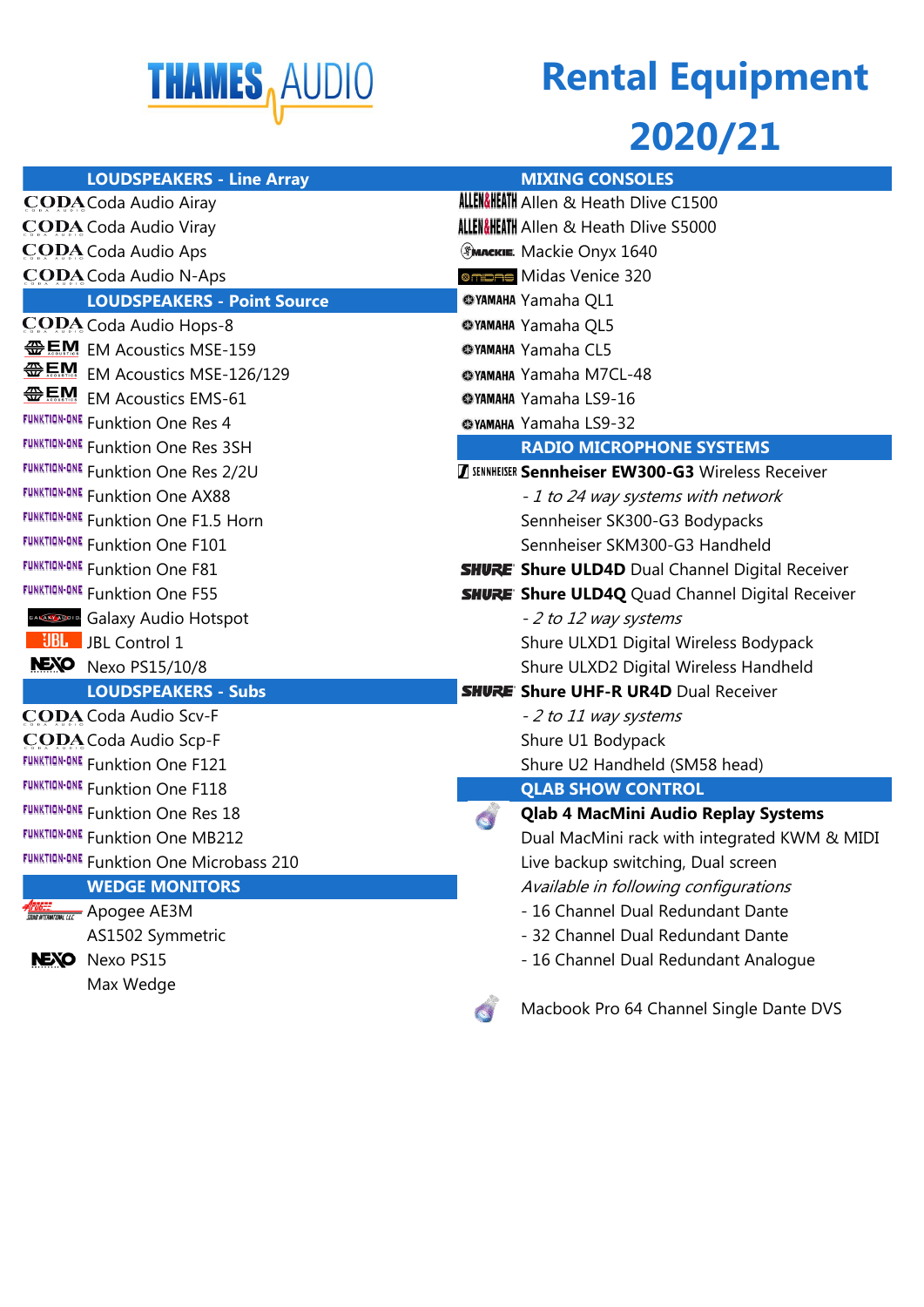

# **Rental Equipment**

#### **2020/21**

| <b>AMP RACKS</b>                                                                            | <b>IN EAR MONITORS</b>                                        |
|---------------------------------------------------------------------------------------------|---------------------------------------------------------------|
| <b>CODA</b> Coda Audio Linus Rack40                                                         | SENNHEISER Sennheiser EW300 IEM-G3 Wireless Transmitter       |
| CODA Coda Audio Linus Rack10                                                                | <b>Z SENNHEISER Sennheiser EK300 IEM-G3 Wireless Receiver</b> |
| <b>CODA</b> Coda Audio Linus T-Rack                                                         | <b>RADIO MIC ACCESSORIES</b>                                  |
| $\underline{MC}^2$ MC <sup>2</sup> 8 way Passive or Bi-amp Rack                             | FREIR ERISPER AMPS Fischer Amps ALC161 8 way Battery Charger  |
| <b>A Torregget</b> Powersoft 16 Way Passive or Bi-Amp Rack                                  | <b>Z SENNHEISER Sennheiser A2003 UHF Antenna</b>              |
| <i><b>Jowersoft</b></i> Powersoft 8 Way Passive or Bi-Amp Rack                              | <b>SHURE:</b> Shure UA870WB UHF Antenna                       |
| <b>AMPLIFIERS</b>                                                                           | <b>RADIO MIC MINITURE MICS &amp; BOOMS</b>                    |
| <b>CODA Coda Audio Linus 10</b>                                                             | <b>EN SEGUATRYMAN</b> Countryman B3 Omni Lavalier             |
| <b>CODA</b> Coda Audio Linus 14                                                             | <b>IN COUNTRYMAN</b> Countryman E6 Single Ear Omni Boom       |
| <b>ABGRUPPEN</b> Lab Gruppen LAB1200c                                                       | <b>DPA</b> DPA 4060 Omni Lavalier                             |
| <b>ABGRUPPEN</b> Lab Gruppen LAB1300                                                        | <b>DPA</b> : DPA 4066 Dual Ear Omni Boom                      |
| $\text{MC}^2_{\text{veto}}$<br>$MC2$ Audio E4-75                                            | <b>DPA</b> DPA 4088 Dual Ear Directional Boom                 |
| $\mathrm{\mathrm{MC}}_{\scriptscriptstyle{\mathrm{NDD}}}^{2}$<br>MC <sup>2</sup> Audio E100 | <b>DPA</b> DPA d:fine 4166 Dual Ear Omni Boom                 |
| $MC^2_{\alpha\nu\rho\tau\sigma}$<br>$MC2$ Audio E45                                         | <b>DPA</b> DPA d:fine 4226 Dual Ear Omni Boom                 |
| $\mathrm{\mathrm{MC}}^2_{\scriptscriptstyle{\mathrm{UD1D}}}$<br>$MC2$ Audio T4-250          | JA SAN JAG IMX6A Dual Ear Omni Boom                           |
| <i><b>AFRICALLE POWERSOft T604</b></i>                                                      | SSIPE PointSource CO-8WS Single Ear Boom                      |
| QSC Powerlight PL236                                                                        | <b>Z SENNHEISER Sennheiser MKE Platinum Dual Ear Boom</b>     |
| <b>DSP</b>                                                                                  | <b>Z SENNHEISER Sennheiser MKE2 Omni Lavalier</b>             |
| <b>Axta</b> XTA DP448                                                                       |                                                               |
| Xta XTA DP226                                                                               | <b>DIGITAL STAGEBOX</b>                                       |
| <b>LOUDSPEAKER DISTRIBUTION</b>                                                             | <b>ALLEN&amp;HEATH</b> Allen & Heath dLive DM48/64            |
| 8 way Socapex with Passive or Bi-amp boxes                                                  | <b>@YAMAHA Yamaha Rio1608</b>                                 |
|                                                                                             | <b>@YAMAHA Yamaha Rio3224-D</b>                               |
| <b>PERSONAL MONITORS</b>                                                                    | <b>@YAMAHA Yamaha Rio3224-D2</b>                              |
| <b>AVIOM</b> Aviom A-16II Personal Mixer                                                    | <b>DIGITAL MULTICORE</b>                                      |
| <b>AVIOM</b> Aviom A320 Personal Mixer                                                      | 75m 4x Network + 4x XLR + 16A Power                           |
| <b>AVIOM</b> Aviom AN-a6/I Analogue Input Module                                            | 30m 2x Network + 16A Power                                    |
| <b>AVIOM</b> Aviom 16/0-Y1 Yamaha Expansion card                                            |                                                               |
| <b>POWERED MONITORS</b>                                                                     | <b>NETWORKING</b>                                             |
| <b>GENELEC®</b> Genelec 8030A                                                               | <b>Realt:</b> Cisco SG300-10                                  |
| <b>FOSTEX</b> Fostex SP1                                                                    | <b>Z SENNHEISER Yamaha SWP1-8MMF</b>                          |
| <b>PROEL</b> Proel Flash 5A                                                                 | <b>@YAMAHA Yamaha SWP1-16MMF</b>                              |
| <b>@YAMAHA Yamaha MS202</b>                                                                 |                                                               |
| Vue H12                                                                                     |                                                               |
| <b>OUTDOOR PUBLIC ADDRESS SPEAKERS</b>                                                      |                                                               |
| APart Apart MASK-6TBL 100v Line All Weather                                                 |                                                               |
| APart Apart SDQ-3TW 100v Line All Weather                                                   |                                                               |
| Jedia JCO-130                                                                               |                                                               |
| Show TC-30AH 100v Horn                                                                      |                                                               |